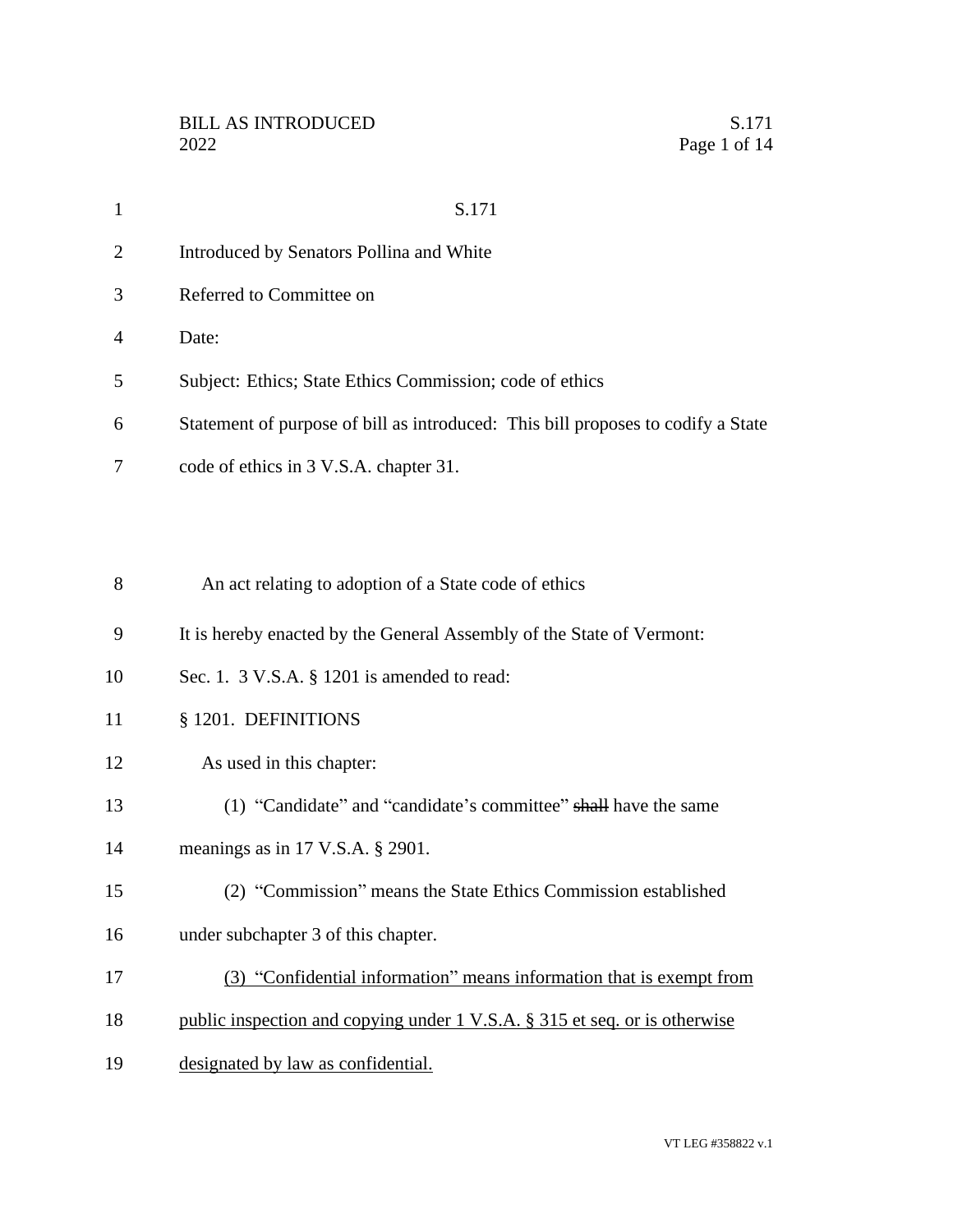| $\mathbf{1}$   | (4) "Conflict of interest" means an interest, direct or indirect, financial         |
|----------------|-------------------------------------------------------------------------------------|
| $\overline{2}$ | or otherwise, of a public servant or such an interest, known to the public          |
| 3              | servant, of a member of the public servant's immediate family or household, or      |
| $\overline{4}$ | of a business associate, in the outcome of a particular matter pending before       |
| 5              | the public servant or the public servant's public body, or that is in conflict with |
| 6              | the proper discharge of the public servant's duties. "Conflict of interest" does    |
| 7              | not include any interest that is no greater than that of other persons generally    |
| 8              | affected by the outcome of a matter, such as a policyholder in an insurance         |
| 9              | company or a depositor in a bank.                                                   |
| 10             | $(3)(5)$ "Executive officer" means:                                                 |
| 11             | (A) a State officer; or                                                             |
| 12             | (B) under the Office of the Governor, an agency secretary or deputy                 |
| 13             | or a department commissioner or deputy.                                             |
| 14             | $(4)(A)$ "Gift" means anything of value, tangible or intangible, that is            |
| 15             | bestowed for less than adequate consideration.                                      |
| 16             | (B) "Gift" does not mean printed educational material such as books,                |
| 17             | reports, pamphlets, or periodicals.                                                 |
| 18             | (6) "Gift" has the same meaning as in $2 \text{ V.S.A. }$ \$ 261.                   |
| 19             | (5)(7) "Governmental conduct regulated by law" means conduct by an                  |
| 20             | individual in regard to the operation of State government that is restricted or     |
| 21             | prohibited by law and includes:                                                     |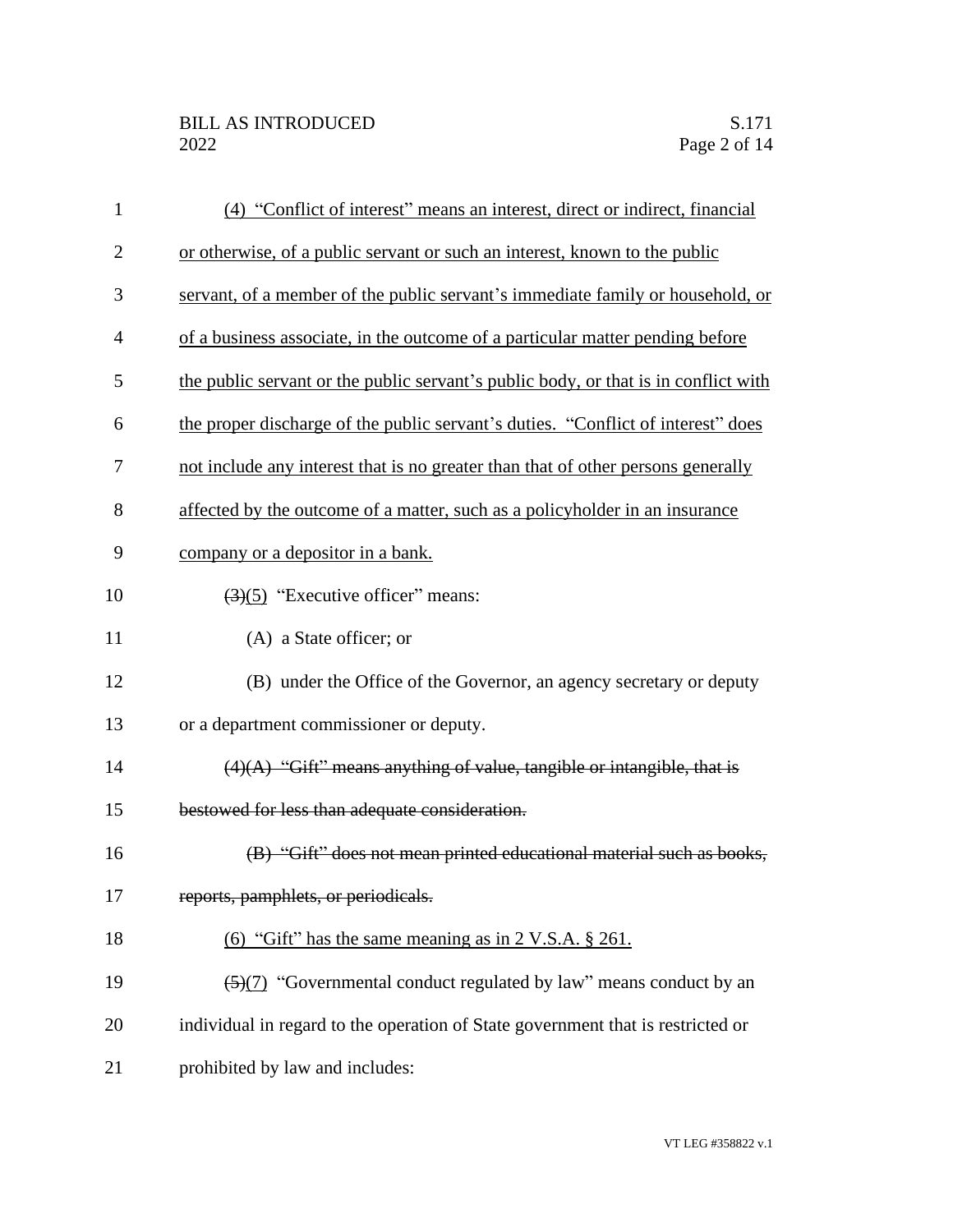| $\mathbf{1}$   | (A) bribery pursuant to 13 V.S.A. § 1102;                                          |
|----------------|------------------------------------------------------------------------------------|
| $\overline{2}$ | (B) neglect of duty by public officers pursuant to 13 V.S.A. § 3006                |
| 3              | and by members of boards and commissions pursuant to 13 V.S.A. § 3007;             |
| $\overline{4}$ | (C) taking illegal fees pursuant to 13 V.S.A. § 3010;                              |
| 5              | (D) false claims against government pursuant to 13 V.S.A. § 3016;                  |
| 6              | (E) owning or being financially interested in an entity subject to a               |
| 7              | department's supervision pursuant to section 204 of this title;                    |
| 8              | (F) failing to devote time to duties of office pursuant to section 205             |
| 9              | of this title;                                                                     |
| 10             | (G) engaging in retaliatory action due to a State employee's                       |
| 11             | involvement in a protected activity pursuant to chapter 27, subchapter 4A of       |
| 12             | this title;                                                                        |
| 13             | (H) a former legislator or former Executive officer serving as a                   |
| 14             | lobbyist pursuant to 2 V.S.A. § 266(b); and                                        |
| 15             | (I) a former Executive officer serving as an advocate pursuant to                  |
| 16             | section 267 of this title.                                                         |
| 17             | (8) "Immediate family" means a person's spouse or civil union partner;             |
| 18             | domestic partner as defined in 17 V.S.A. $\S$ 2414(e)(1); sibling; child or foster |
| 19             | child; grandchild; parent; grandparent; or in-law, including a parent, sibling,    |
| 20             | child or foster child, grandchild or grandparent of a spouse, civil union partner, |
| 21             | or domestic partner.                                                               |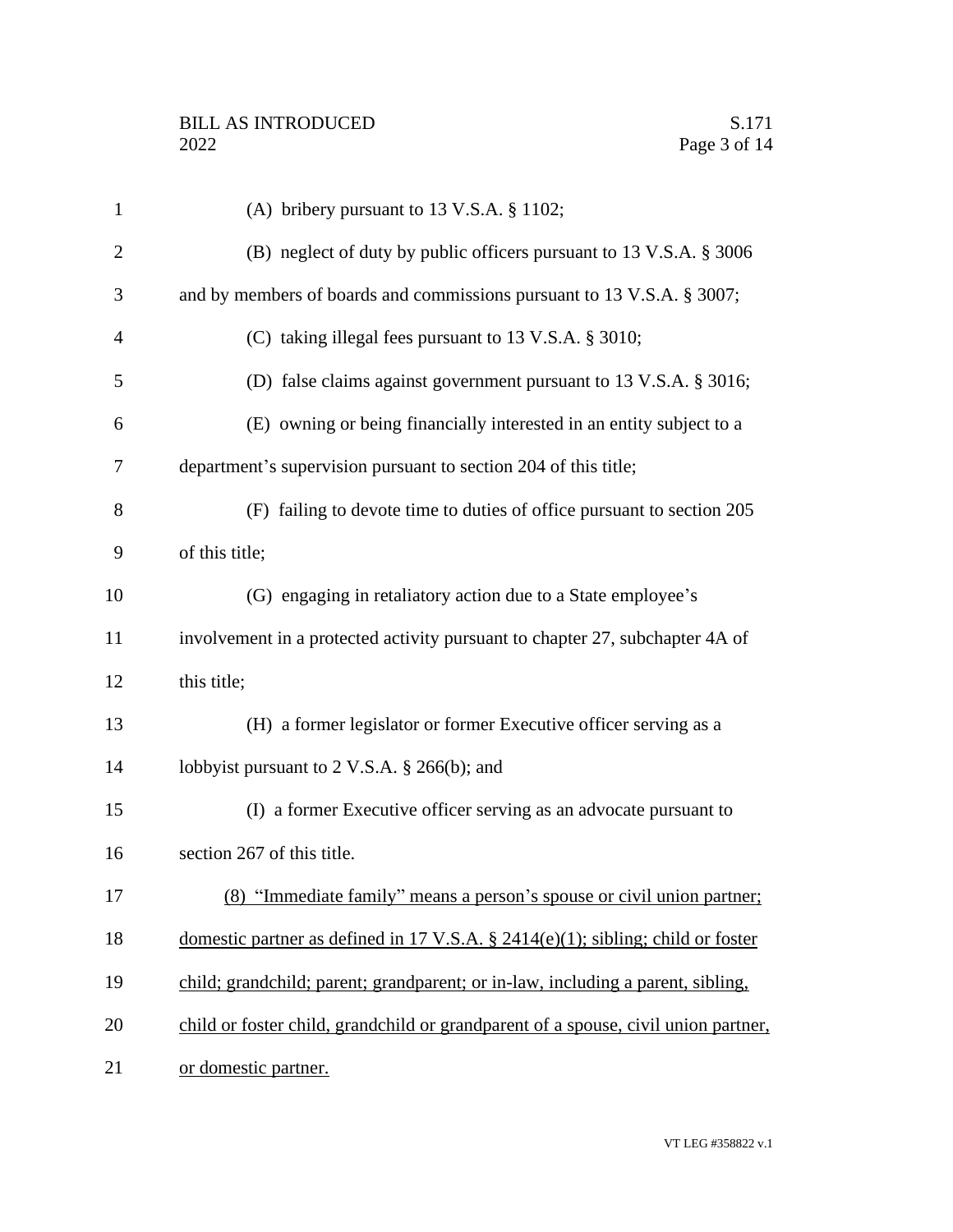| $\mathbf{1}$   | $\left(\frac{6}{9}\right)$ "Lobby ist" shall have has the same meaning as in 2 V.S.A. § 261. |
|----------------|----------------------------------------------------------------------------------------------|
| $\overline{2}$ | (10) "Person" means any individual, group, business entity, association,                     |
| 3              | or organization.                                                                             |
| $\overline{4}$ | $\left(\frac{7}{11}\right)$ "Political committee" and "political party" shall have the same  |
| 5              | meanings as in $17$ V.S.A. § 2901.                                                           |
| 6              | (12) "Prohibited source" means any person who:                                               |
| 7              | (A) is seeking official action by a public servant's agency;                                 |
| 8              | (B) does business or seeks to do business with a public servant's                            |
| 9              | agency or department;                                                                        |
| 10             | (C) conducts activities regulated by the public servant's agency;                            |
| 11             | (D) has interests that may be substantially affected by the                                  |
| 12             | performance or nonperformance of the public servant's official duties; or                    |
| 13             | (E) is an organization with a majority of whose members are                                  |
| 14             | described as in subdivisions $(A)$ and $(B)$ of this subdivision $(12)$ .                    |
| 15             | $(8)(13)$ "State officer" means the Governor, Lieutenant Governor,                           |
| 16             | Treasurer, Secretary of State, Auditor of Accounts, or Attorney General.                     |
| 17             | Sec. 2. 3 V.S.A. § 1202 is amended to read:                                                  |
| 18             | § 1202. STATE CODE OF ETHICS                                                                 |
| 19             | The Ethics Commission, in consultation with the Department of Human                          |
| 20             | Resources, shall create and maintain the State Code of Ethics that sets forth                |
| 21             | general principles of governmental ethical conduct.                                          |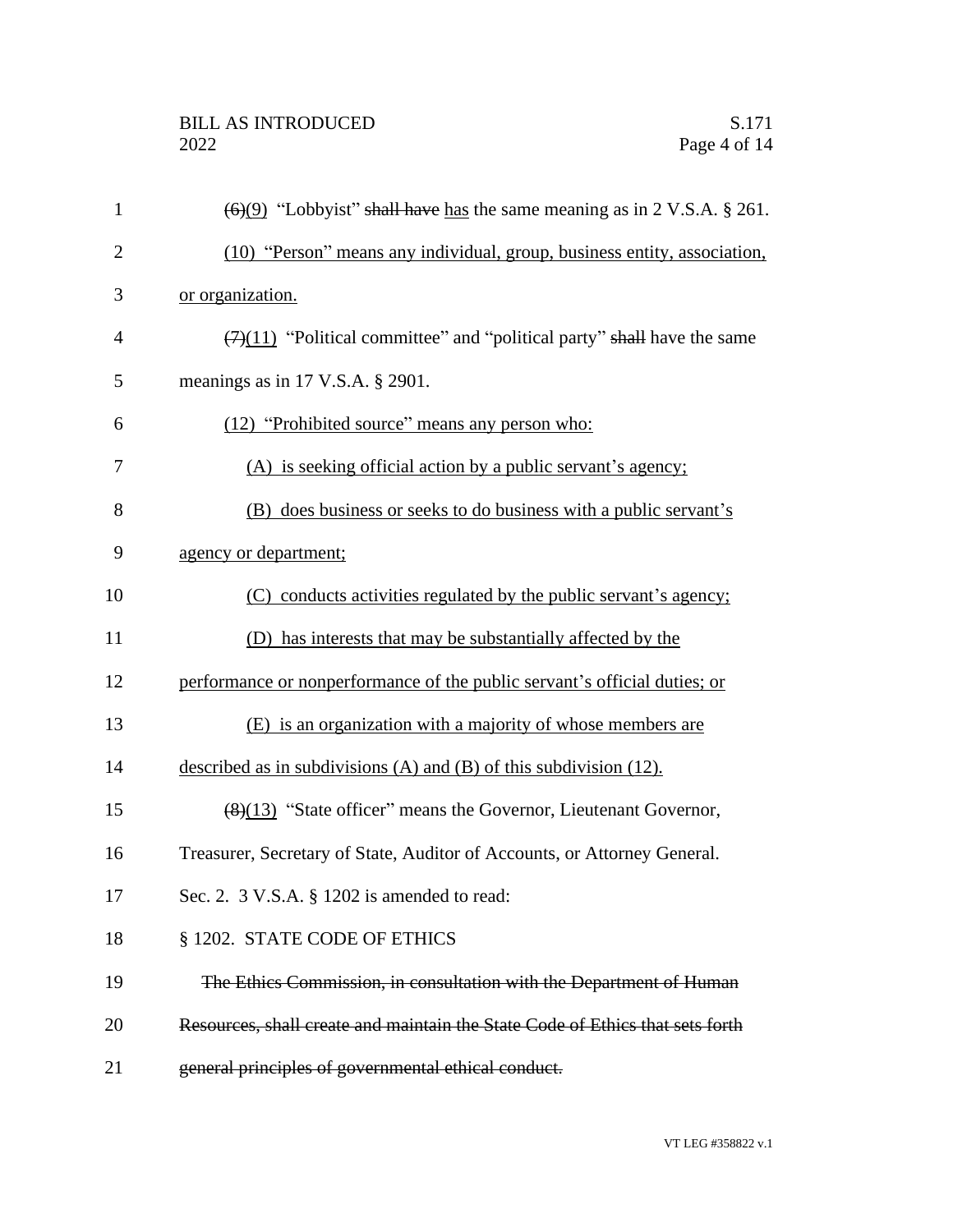| $\mathbf{1}$   | (a) Applicability.                                                             |
|----------------|--------------------------------------------------------------------------------|
| $\overline{2}$ | (1) Unless excluded under this section, the Code of Ethics applies to all      |
| 3              | persons elected or appointed to serve as officers of the State, all persons    |
| $\overline{4}$ | elected or appointed to serve as members of the General Assembly, all State    |
| 5              | employees, all persons appointed to serve on State boards and commissions,     |
| 6              | and persons who in any other way are authorized to act or speak on behalf of   |
| 7              | the State. This code refers to them all as "public servants."                  |
| 8              | (2) The Code of Ethics established by this section does not prohibit           |
| 9              | branches of State government, agencies, or departments from adopting more      |
| 10             | stringent provisions regarding the ethical conduct of their employees.         |
| 11             | (3) The application of this Code of Ethics does not in any way abrogate        |
| 12             | or alter the sole authority of each house of the General Assembly to judge the |
| 13             | elections and qualifications of its own members under Chapter II, Sections 14  |
| 14             | and 19 of the Vermont Constitution.                                            |
| 15             | (b) Exclusions. The Code of Ethics does not apply to:                          |
| 16             | (1) the functions of members of the General Assembly that are protected        |
| 17             | by Chapter I, Article 14 of the Vermont Constitution;                          |
| 18             | (2) those exercising judicial power under Chapter II, Section 4 of the         |
| 19             | Vermont Constitution; and                                                      |
| 20             | (3) members of the General Assembly unless the Code of Ethics is               |
|                |                                                                                |

21 adopted by rule by each house of the General Assembly.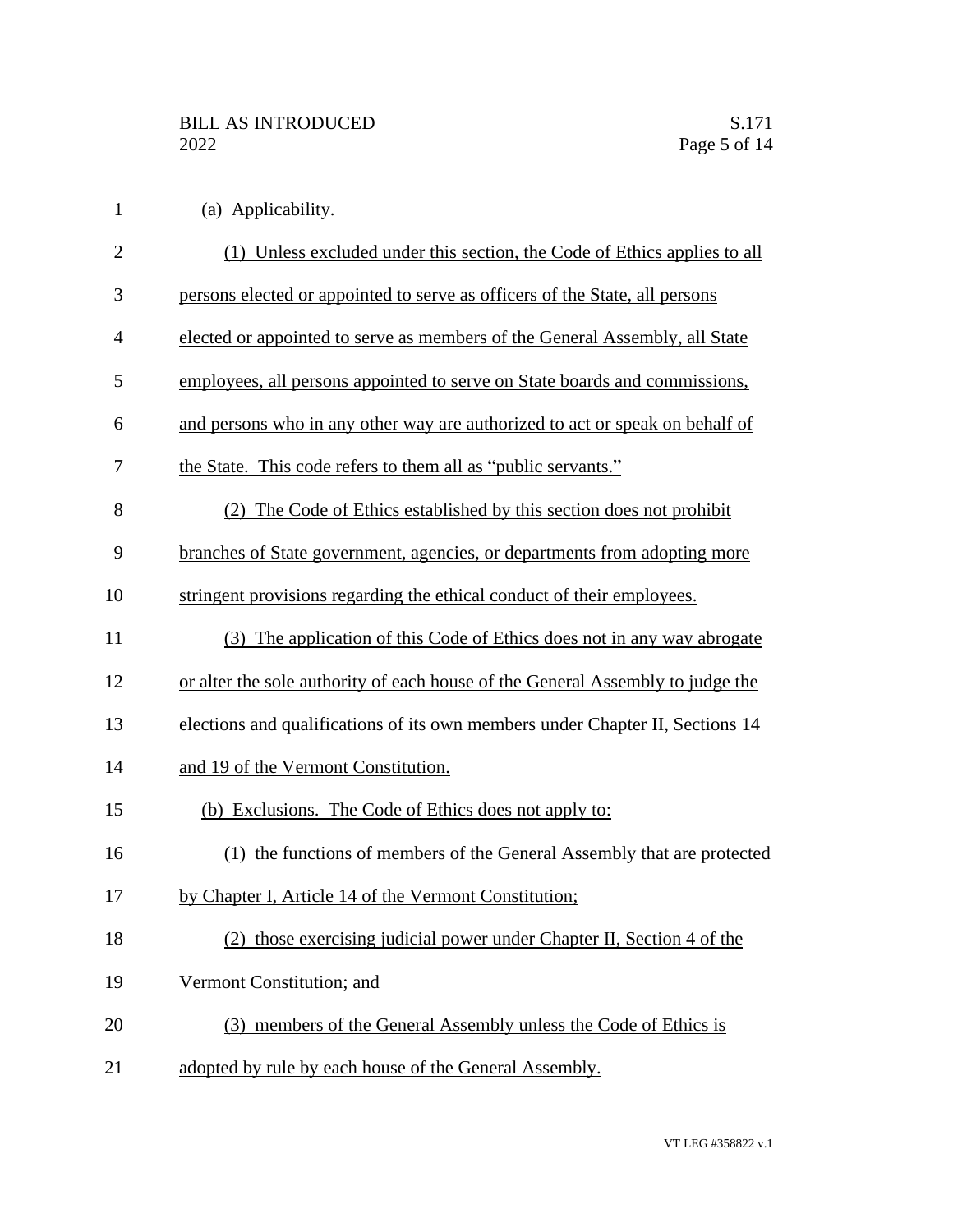| $\mathbf{1}$   | (c) Ethical conduct.                                                              |
|----------------|-----------------------------------------------------------------------------------|
| $\overline{2}$ | (1) Conflict of interest.                                                         |
| 3              | (A) Course of action. Each time a public servant is confronted with a             |
| 4              | conflict of interest, the public servant shall either make a public statement     |
| 5              | recusing themselves from the matter or, if the public servant chooses to          |
| 6              | proceed with the matter, prepare a written statement regarding the nature of the  |
| 7              | conflict. A public servant may request either guidance or an advisory opinion     |
| 8              | from the State Ethics Commission in making an initial determination whether a     |
| 9              | conflict of interest exists, or whether good cause to proceed exists as set forth |
| 10             | in subdivision $(B)$ of this subdivision $(1)$ . If the public servant chooses to |
| 11             | proceed with the matter, the public servant's prepared written statement shall:   |
| 12             | (i) describe the matter requiring action;                                         |
| 13             | (ii) disclose the nature of the potential conflict or actual conflict of          |
| 14             | interest;                                                                         |
| 15             | (iii) explain why good cause, as set forth in subdivision (B) of this             |
| 16             | subdivision (1), exists so that the public servant can take action in the matter  |
| 17             | fairly, objectively, and in the public interest;                                  |
| 18             | (iv) include sufficient detail so that the matter may be understood               |
| 19             | by the public; and                                                                |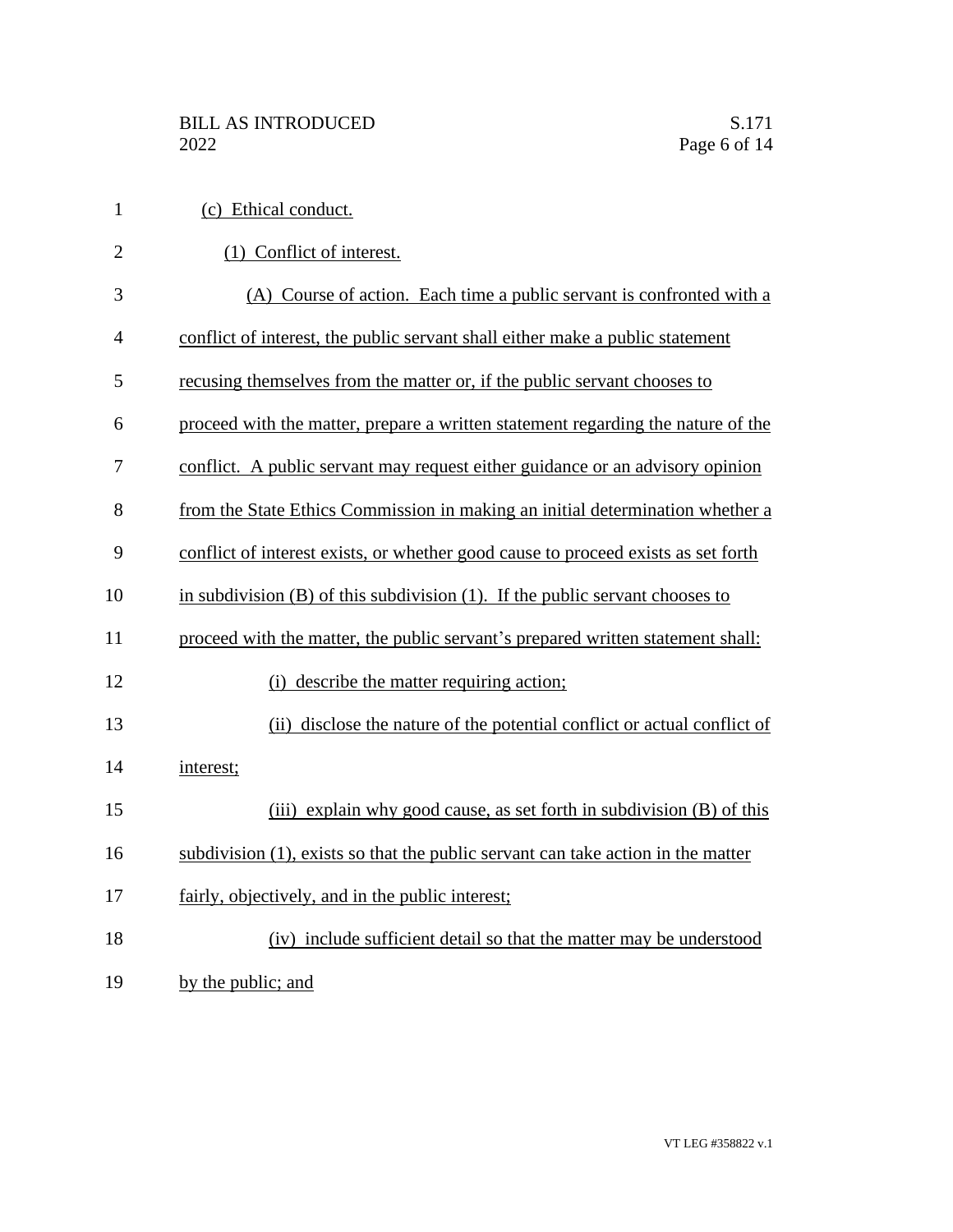| $\mathbf{1}$   | (v) be filed in accordance with the policies and procedures set                   |
|----------------|-----------------------------------------------------------------------------------|
| $\overline{2}$ | forth by the agency or entity governing the matter in question, including any     |
| 3              | requirement that the statement be made public.                                    |
| $\overline{4}$ | (B) Good cause. As used in this section, "good cause to proceed"                  |
| 5              | may include any of the following:                                                 |
| 6              | the identified conflict or potential conflict is de minimum in<br>(i)             |
| 7              | nature;                                                                           |
| 8              | (ii) the action to be taken is ministerial or clerical;                           |
| 9              | (iii) the conflict is amorphous, intangible, or otherwise                         |
| 10             | speculative; or                                                                   |
| 11             | (iv) the public servant cannot legally or practically delegate the                |
| 12             | matter.                                                                           |
| 13             | (2) Directing unethical conduct. A public servant shall not direct                |
| 14             | another person to act in a manner that would be unethical for the public servant  |
| 15             | or the other person to act. A public servant who has a conflict of interest shall |
| 16             | not direct others to act to the public servant's benefit where such action would  |
| 17             | be a violation of the Code of Ethics if the public servant were to perform the    |
| 18             | act.                                                                              |
| 19             | (3) Conduct after recusal. Once recused, a public servant shall not in            |
| 20             | any way participate in or act to influence a decision regarding the matter.       |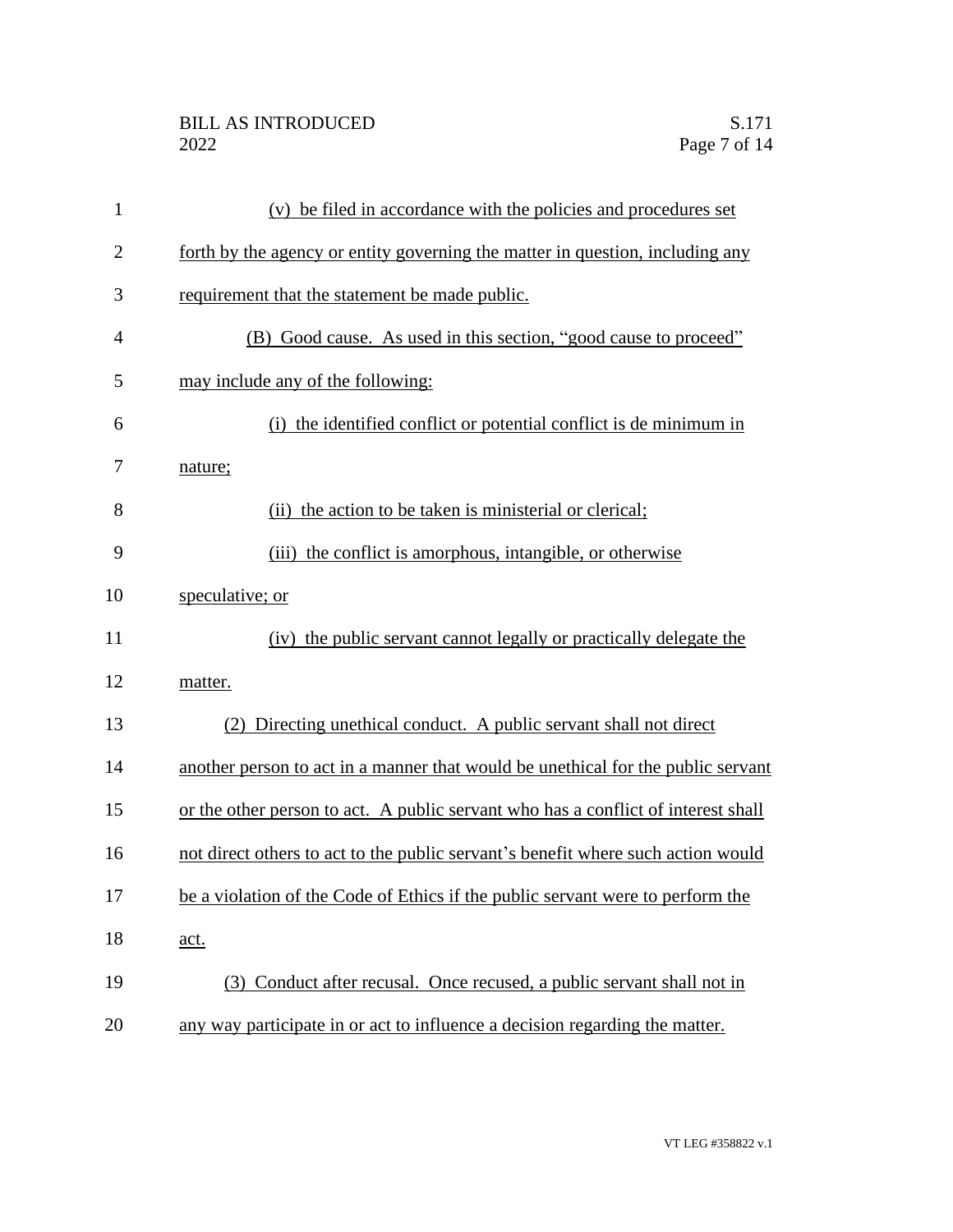| $\mathbf{1}$   | (4) Appearance of unethical conduct. A public servant shall avoid any            |
|----------------|----------------------------------------------------------------------------------|
| $\mathbf{2}$   | actions creating the appearance that the public servant is violating the law or  |
| 3              | the Code of Ethics. Whether particular circumstances create an appearance        |
| $\overline{4}$ | that the law or the Code of Ethics have been violated shall be determined from   |
| 5              | the perspective of a reasonable person with knowledge of the relevant facts.     |
| 6              | (5) Preferential treatment. A public servant in the course of conducting         |
| 7              | State business shall act impartially, showing no favor toward or prejudice       |
| 8              | against any person. A public servant shall not give or represent an ability to   |
| 9              | give preference or special treatment to any person because of the person's       |
| 10             | wealth, position, or status or because of any personal relationship with the     |
| 11             | public servant. When permitted by law and written policy or rule, a public       |
| 12             | servant may give preference to designated persons.                               |
| 13             | (6) Misuse of position. A public servant shall not use his or her official       |
| 14             | position for personal or financial gain.                                         |
| 15             | Misuse of information. A public servant shall not use nonpublic<br>(7)           |
| 16             | government information or confidential information acquired during the course    |
| 17             | of State service for personal or financial gain or for the personal or financial |
| 18             | gain of any other person.                                                        |
| 19             | (8) Misuse of government resources. A public servant shall not make              |
| 20             | use of State materials, funds, property, personnel, facilities, or equipment, or |
| 21             | permit another person to do so, for any purpose other than for official State    |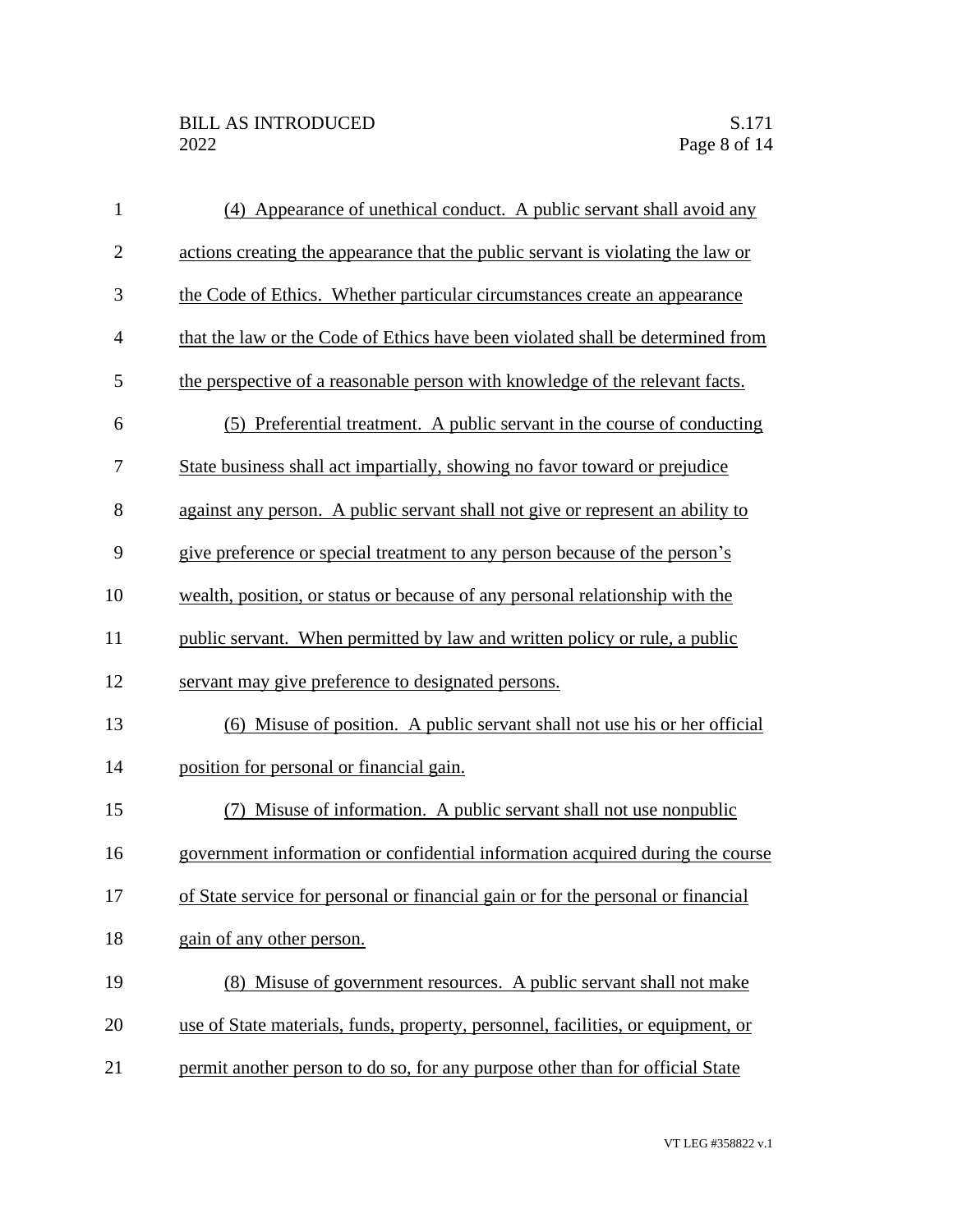| $\mathbf{1}$   | business unless the use is expressly permitted or required by law or by a        |
|----------------|----------------------------------------------------------------------------------|
| $\overline{2}$ | written agency, departmental, or institutional policy or rule. A public servant  |
| 3              | shall not engage in or direct another person to engage in work other than the    |
| $\overline{4}$ | performance of official duties during working hours, except as permitted or      |
| 5              | required by law or by written agency, departmental, or institutional policy or   |
| 6              | rule.                                                                            |
| 7              | $(9)$ Gifts.                                                                     |
| 8              | (A) Gifts prohibited. Unless covered by an exception, a public                   |
| 9              | servant shall not:                                                               |
| 10             | (i) accept a gift under circumstances that could reasonably be                   |
| 11             | inferred as accepting a gift that is intended to influence the public servant in |
| 12             | the public servant's performance of official duties;                             |
| 13             | (ii) use or permit the use of the public servant's government                    |
| 14             | position or any authority associated with public office to solicit or coerce the |
| 15             | offering of a gift;                                                              |
| 16             | accept gifts from the same or different sources on a basis so<br>(iii)           |
| 17             | frequent that a reasonable person would be led to believe the public servant is  |
| 18             | using the public servant's office for personal gain;                             |
| 19             | (iv) accept a gift in violation of an applicable law, rule, policy, or           |
| 20             | executive order; or                                                              |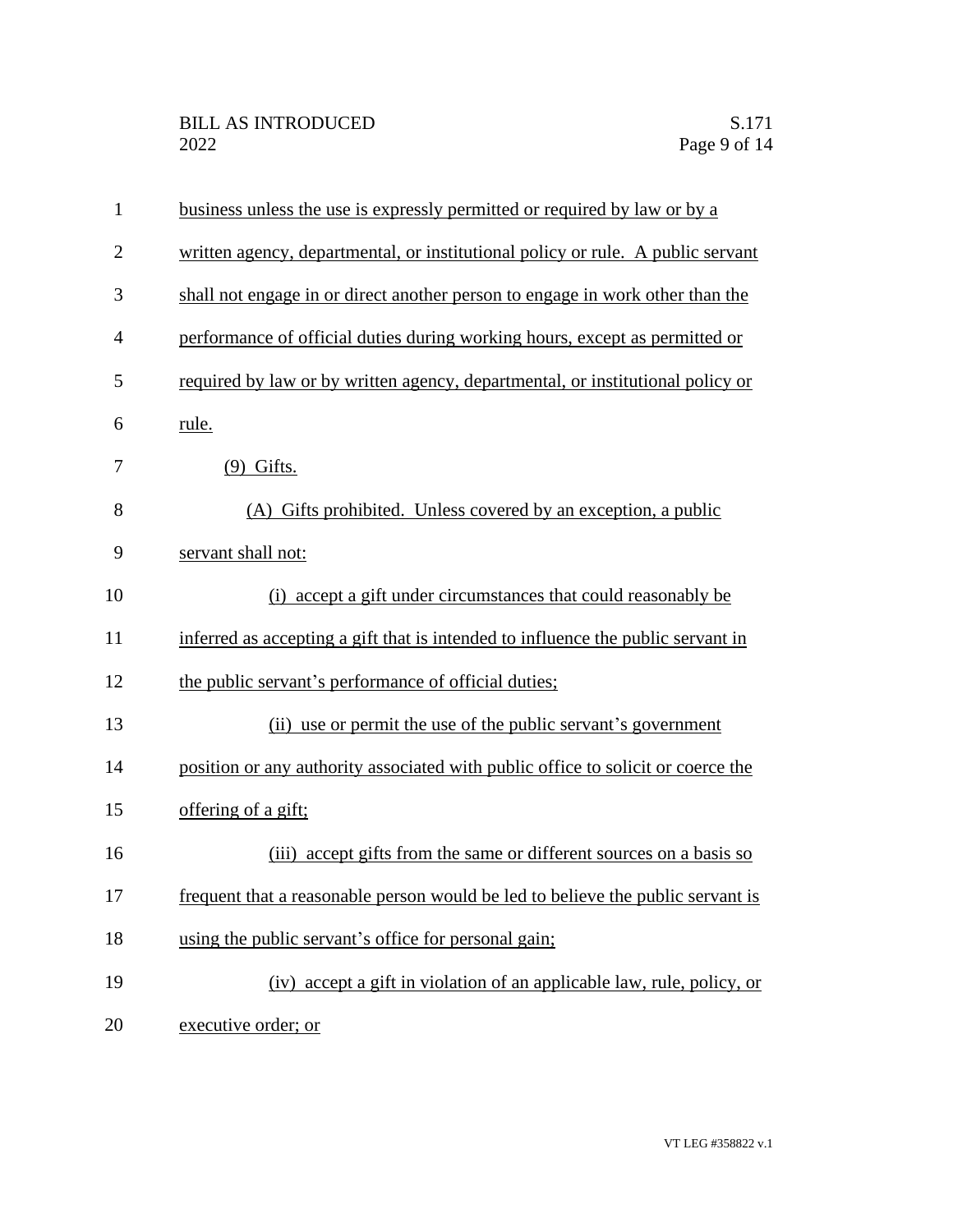## BILL AS INTRODUCED<br>2022 Page 10 of 14

| $\mathbf{1}$   | (v) directly or indirectly solicit a gift from a prohibited source or             |
|----------------|-----------------------------------------------------------------------------------|
| $\mathbf{2}$   | solicit a gift to be given because of the public servant's official position.     |
| 3              | (B) Gift exceptions.                                                              |
| $\overline{4}$ | (i) Gifts of \$20.00 or less. A public servant may accept                         |
| 5              | unsolicited gifts having an aggregate market value of \$20.00 or less per source  |
| 6              | per occasion, provided that the aggregate market value of individual gifts        |
| 7              | received from any one person under the authority of this subdivision (i) does     |
| 8              | not exceed \$50.00 in a calendar year. This exception does not apply to gifts of  |
| 9              | cash or of investment interests such as stock, bonds, or certificates of deposit. |
| 10             | Where the market value of a gift or the aggregate market value of gifts offered   |
| 11             | on any single occasion exceeds \$20.00, the public servant shall not pay the      |
| 12             | excess value over \$20.00 in order to accept that portion of the gift or those    |
| 13             | gifts worth \$20.00. Where the aggregate value of tangible items offered on a     |
| 14             | single occasion exceeds \$20.00, the public servant may decline any distinct      |
| 15             | and separate item in order to accept those items aggregating \$20.00 or less.     |
| 16             | (ii) Personal gifts. A public servant may accept a gift given by an               |
| 17             | individual under circumstances that make it clear that the gift is motivated by   |
| 18             | an outside relationship, family relationship, or personal friendship rather than  |
| 19             | the position of the public servant. Relevant factors in making such a             |
| 20             | determination include the history and nature of the relationship and whether      |
| 21             | the person, family member, or a friend personally pays for the gift.              |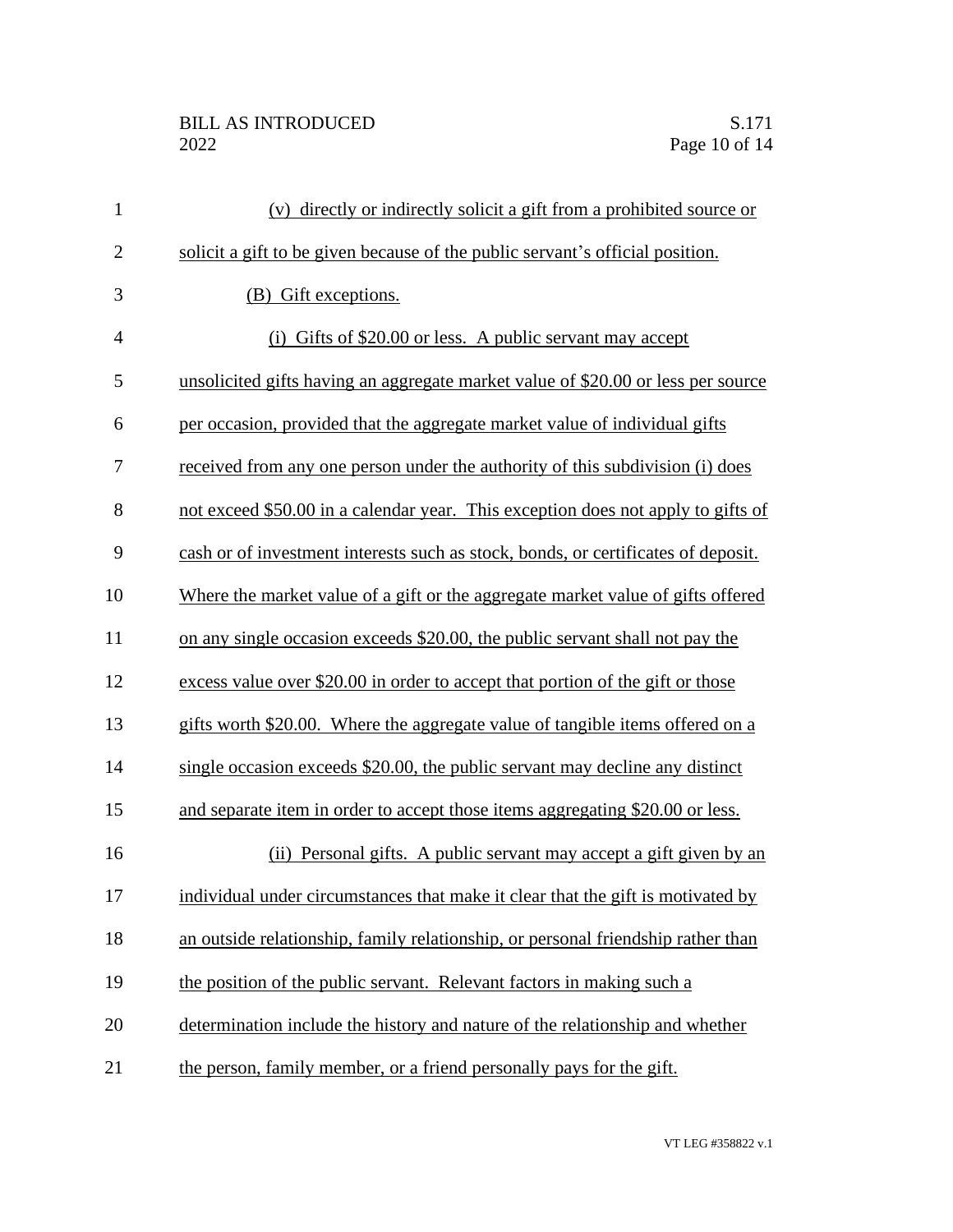| $\mathbf{1}$   | (iii) Event attendance. A public servant may accept a gift of                  |
|----------------|--------------------------------------------------------------------------------|
| $\overline{2}$ | attendance to training or similar events approved by the public servant's      |
| 3              | supervisor and determined to be in the interest of the public servant's agency |
| $\overline{4}$ | or department.                                                                 |
| 5              | (iv) Otherwise permitted by law. A public servant may accept a                 |
| 6              | gift where expressly permitted to do so under State law.                       |
| 7              | (10) Unauthorized commitments. A public servant shall not make                 |
| 8              | unauthorized commitments or promises of any kind purporting to bind State      |
| 9              | government.                                                                    |
| 10             | (11) Employment restrictions.                                                  |
| 11             | (A) Outside employment. A public servant shall not seek or engage              |
| 12             | in outside employment or activities that are inconsistent, incompatible, or in |
| 13             | conflict with the public servant's official duties.                            |
| 14             | (B) Post-government employment.                                                |
| 15             | (i) Executive officers. Executive officers shall comply with the               |
| 16             | post-government employment restrictions prescribed in 3 V.S.A. § 267 and       |
| 17             | 2 V.S.A. § 266(b) and (c).                                                     |
| 18             | (ii) Legislators. Legislators shall comply with the post-                      |
| 19             | government employment restrictions prescribed in 2 V.S.A. § 266(b).            |
| 20             | (iii) Legislative Branch employees. Except as permitted in                     |
| 21             | subdivision (iv) of this subdivision (B), a former Legislative Branch employee |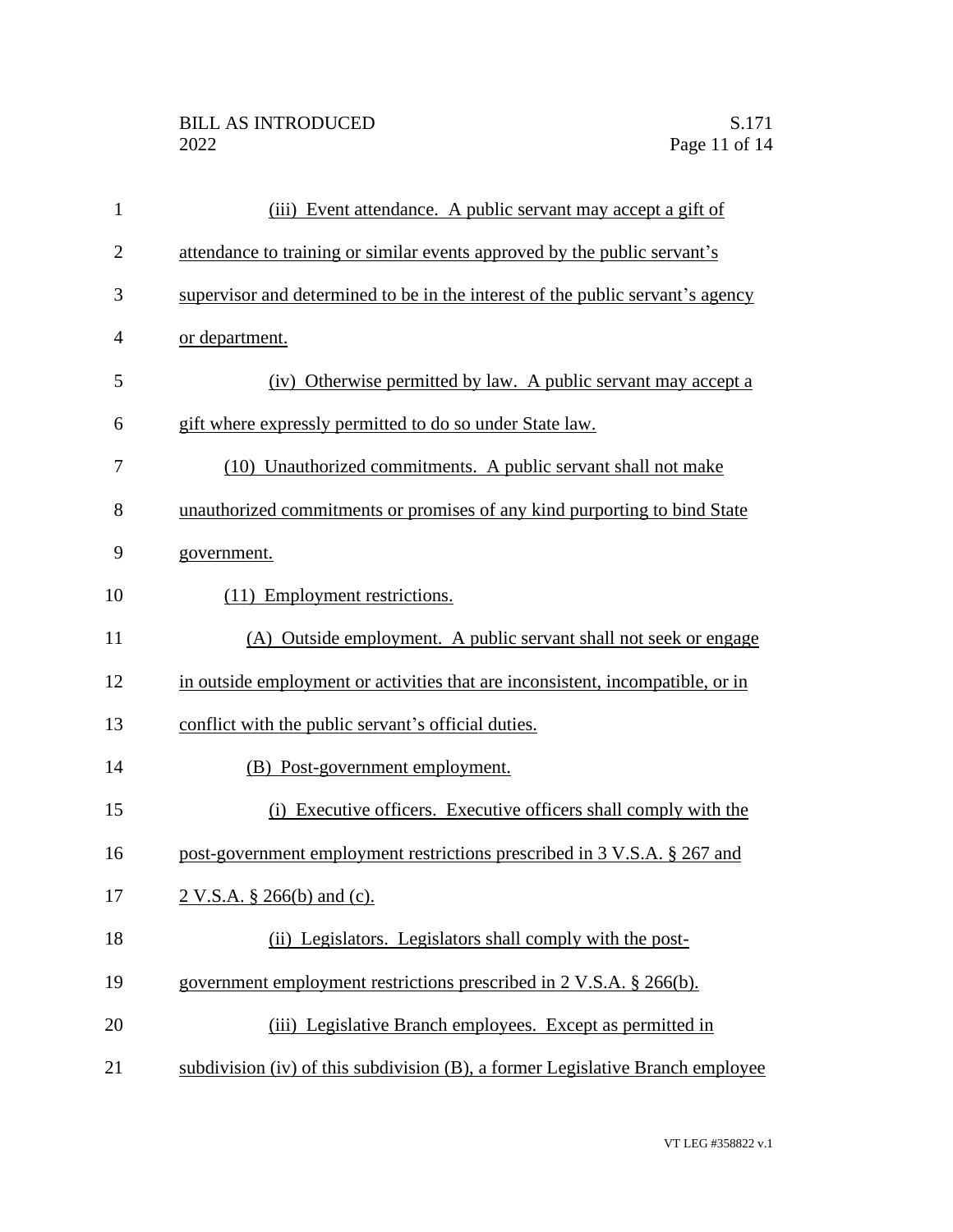| $\mathbf{1}$   | shall not, for one year after leaving State service, be an advocate for anyone,    |
|----------------|------------------------------------------------------------------------------------|
| $\overline{2}$ | other than the State, for compensation before the General Assembly or any of       |
| 3              | its subparts or the office in which the Legislative Branch employee served at      |
| $\overline{4}$ | the time of termination of State service concerning any matter in which the        |
| 5              | State has a direct and substantial interest.                                       |
| 6              | (iv) Contracting exception. The limitations in subdivisions (i)                    |
| 7              | through (iii) of this subdivision (B) do not apply to individuals providing        |
| 8              | information or services to the State pursuant to contracts of the State unless the |
| 9              | public servant is otherwise prohibited from doing so by State or federal law.      |
| 10             | (v) Representation restrictions. A public servant shall not, after                 |
| 11             | termination of State service or employment, knowingly make with the intent to      |
| 12             | influence any communication or appearance before any entity of the State on        |
| 13             | behalf of any person other than the State in connection with any investigation,    |
| 14             | application, request for a ruling or determination, rulemaking, contract,          |
| 15             | controversy, claim, charge, accusation, arrest, quasi-judicial, judicial, or other |
| 16             | proceeding:                                                                        |
| 17             | (I) in which the State is a party or has a direct and substantial                  |
| 18             | interest;                                                                          |
| 19             | (II) in which the public servant participated personally and                       |
| 20             | substantially as a public servant; and                                             |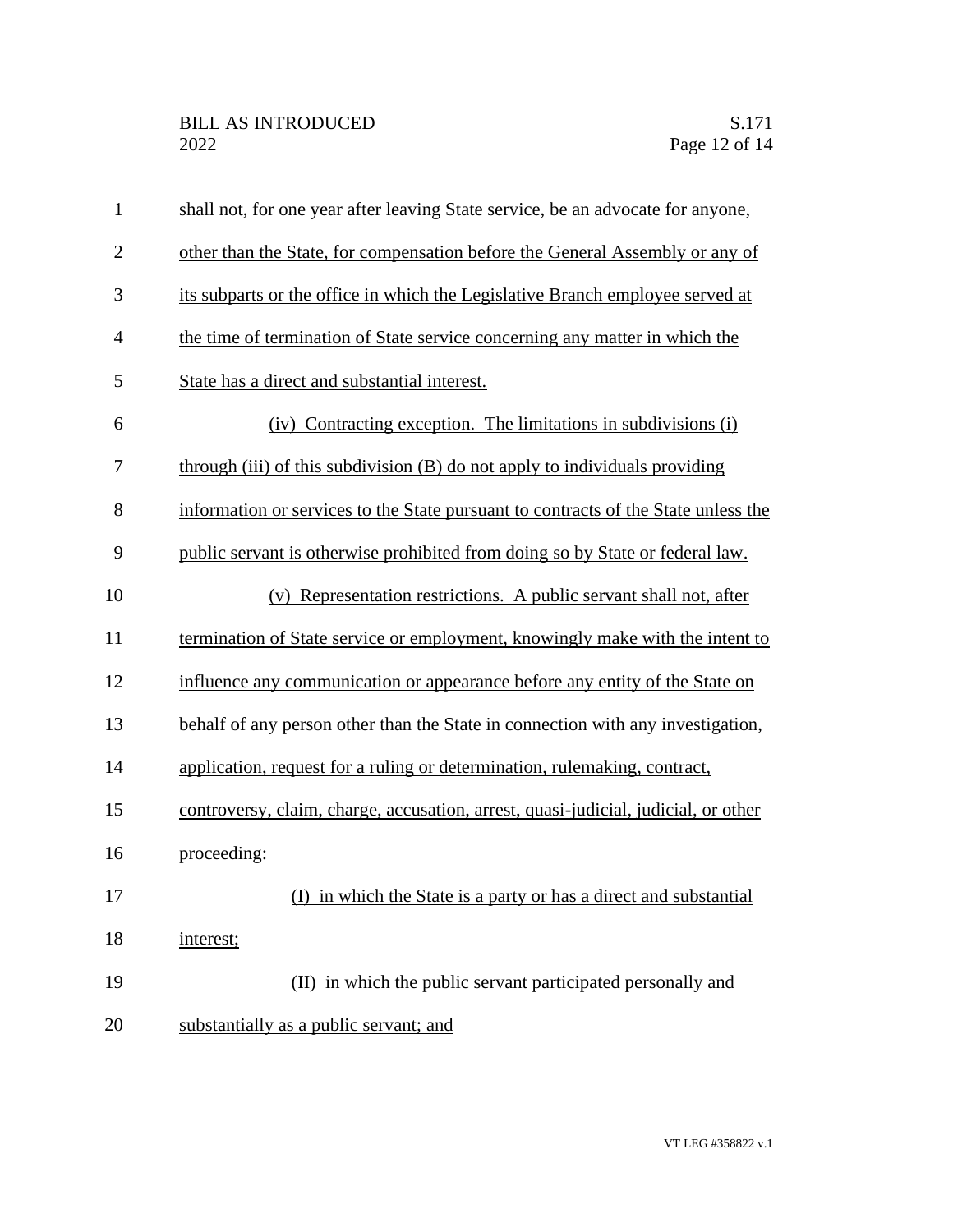| $\mathbf{1}$   | (III) that involved the same party or parties as at the time of                   |
|----------------|-----------------------------------------------------------------------------------|
| $\mathbf{2}$   | such participation.                                                               |
| 3              | (12) Compliance with laws, rules, and policies. A public servant shall            |
| $\overline{4}$ | comply with applicable State and federal laws and regulations, including anti-    |
| 5              | discrimination and equal opportunity laws, and comply with applicable             |
| 6              | governmental codes of conduct. A public servant shall comply with any other       |
| 7              | applicable rules or policies established by executive order, agency rule, or      |
| 8              | policy.                                                                           |
| 9              | (d) Whistleblower protections for ethics complaints. Consistent with              |
| 10             | 3 V.S.A. § 971 et seq., a public servant shall be free to disclose waste, fraud,  |
| 11             | abuse of authority, violations of law, or violations of this or other applicable  |
| 12             | codes regarding ethical conduct to the State Ethics Commission without fear of    |
| 13             | reprisal, intimidation, or retaliation.                                           |
| 14             | (e) Mandatory ethics education and training. Within the first 120 days of         |
| 15             | public service, a public servant shall engage in ethics training, which may be in |
| 16             | person or online. Completion of ethics training shall be documented by the        |
| 17             | department where the public servant is employed. A public servant shall           |
| 18             | participate in continuing ethics education, which may be in person or online, at  |
| 19             | least once every three years thereafter. Approved continuing ethics education     |
| 20             | providers are the State Ethics Commission, the Department of Human                |
| 21             | Resources – Center for Achievement in Public Service (CAPS), the Vermont          |